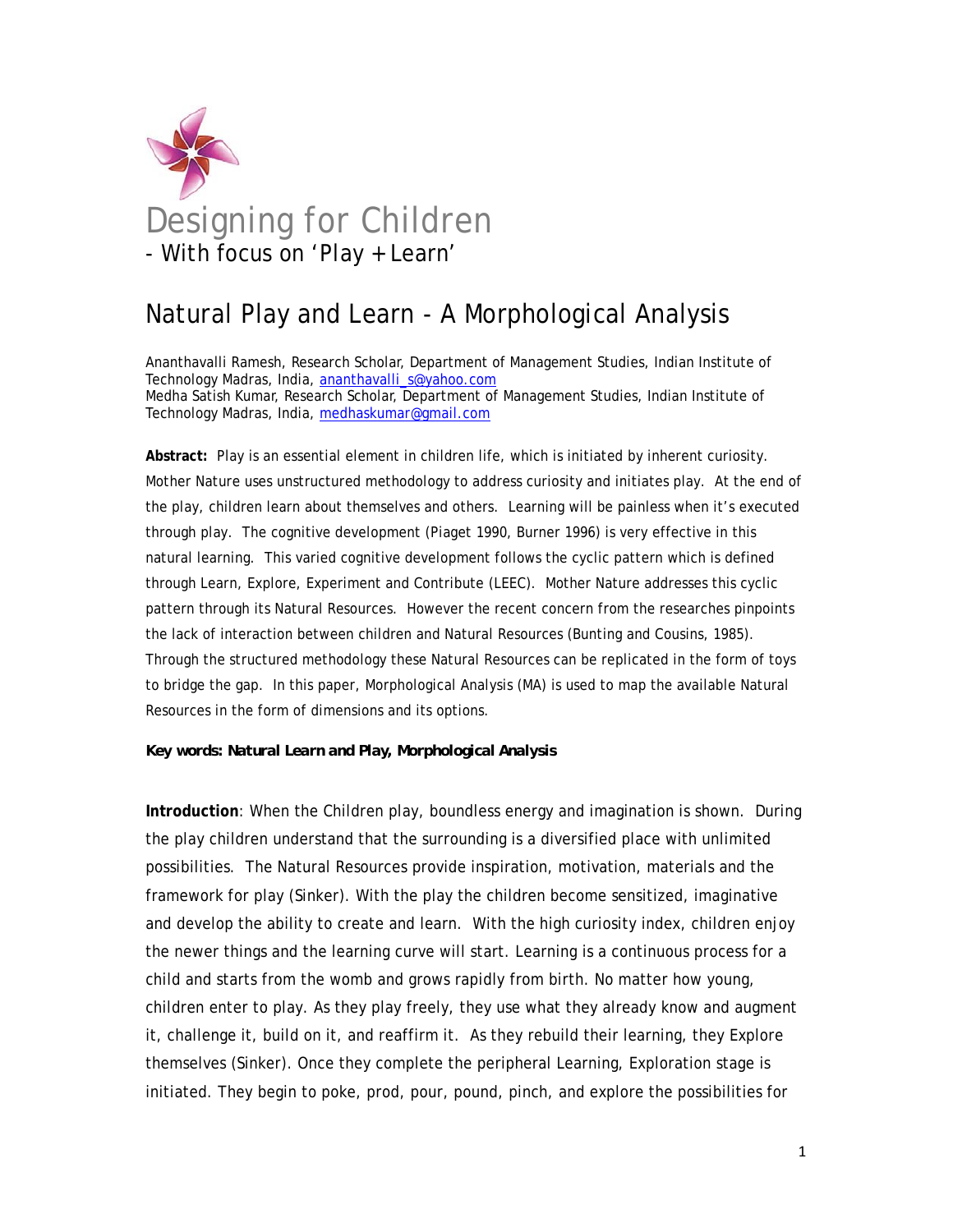the deep understanding. This Exploration allows them to Experiment where they would like to test and observe the results. Experimentation allows the children to understand the linkages between the Natural Resources. They go to and fro in Exploration and Experimentation to gain the deepest understanding. Children will be motivated to become creative and innovative during the continuous Exploration and Experimentation. With the collective experience the child finally ends up in Contribution. Contribution results in newer invention which is for the betterment. The child must have crossed the child phase by the time they enter into effective Contribution. The strong foundation of Learn, Explore and Experiment will support for the effective Contribution as the child grows.

We propose this cycle, which is characterized by Learn, Explore, Experiment and Contribute (LEEC). This cycle exists at the every stage of a child from the birth. At any given point of time, a child will have the combination of these characters and only difference is variation in the proportions. The LEEC cycle varies and matches every child's taste, style and involvement. This customized and endless process is successfully addressed by Natural Resources. This natural way of learning (Taylor et al., 1998) nurtures the development.

Morphological Analysis (MA) is used to analyze available dimensions and the options. MA is a method to study, represent structure and form of physical or conceptual entities, by deconstructing them into their basic dimensions and options. The method also enables identification of newer or innovative combinations as well as the impossible ones. MA table is a powerful visual tool and serves as a readily available reference. In this paper, we mapped the available Natural Resources for the children to perform multiple LEEC cycles. Further every Natural Resource is mapped with its elements. These elements will contribute for the toy design intend.

**Methodology – Morphological Analysis:** Morphological Analysis, a term coined by Zwicky (1962), is a powerful method to study and represent, structure and form of physical or conceptual entities. Various combinations of the dimensions and options in the specific context of any entity represent its corresponding manifestations in the real world. The method also enables identification of newer or innovative combinations as well as the impossible ones, and hence serves as a powerful visual tool for systematic creativity and innovation. In the present context of Natural Learn and Play the natural resources can be represented for children specific requirement through Morphological Framework. These requirements help the designers to replicate the natural resources in the form of toys to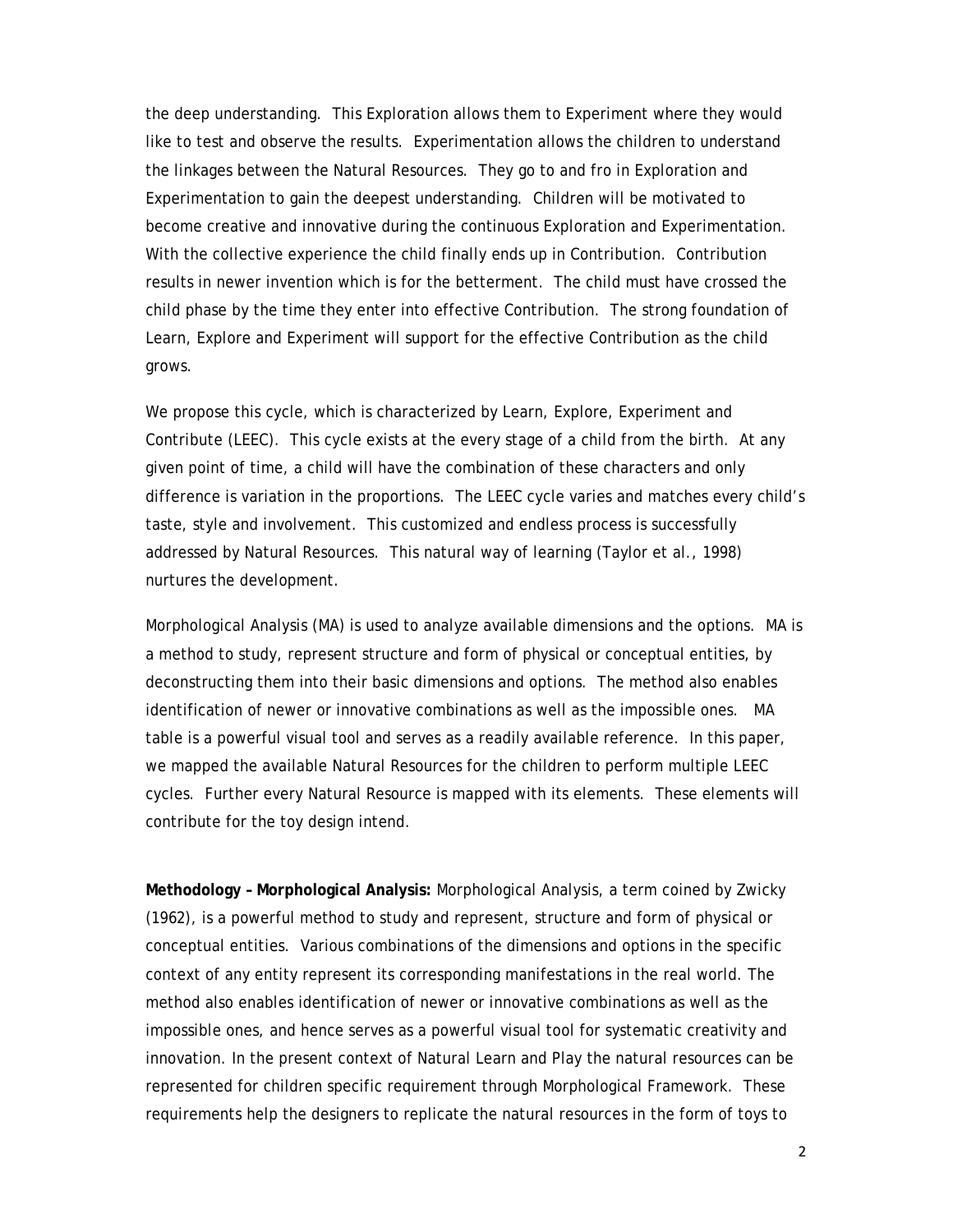meet the children development. Every child development is different; however through this structured exploration the designed toys can replicate the natural resources and engage the child to play and learn.

Hall (1969) used MA technique to develop a three dimensional morphology of system engineering. Newer, innovative applications of MA have been proposed by some authors. Shurig (1984) introduced the "Category Grid" method while using the idea of Morphology to explore new technologies. From the research literature on New Product Development, it is evident that enough scope exists for using MA effectively. In the present paper, MA is directly used in its classical form to elaborate upon and clarify the developmental need of children requirement in a natural way.

**Play:** "Play" plays a key and vital role in the development of the children. The Natural Resources encourage the child to play and learn. Child will not be misleading by this play since it's witnessing the natural form to play (Piaget 1962, Wilson and Ruth 1997). The spontaneous play of young children aids to Learn. In their play, children invent the world for themselves and create a place for themselves in it. They are re-creating their pasts and imagining their futures, while grounding themselves in the reality and fantasy of their lives here and now (Jones and Reynolds 1992). The right and well thoughtful toys can help the child to enjoy the replication of nature through which the child can see through the natural resources. One can't restrict the child's imagination with the toys. The child can understand the toy beyond the designer's design intention. This cognitive development of the child is well described by Piaget's Stage Theory. In his view the early cognitive development involves changes in cognitive process and abilities which later progress into changes in mental operations. His study concluded that children were not less intelligent than adults, they simply think differently. The sensation of movement can be developed to an infant by allowing it to watch the movement of animals, small and color full insects. However for all practical purpose and colorful rolling ball can meet the pleasure of movement. This combination of representation can be established through Morphological Techniques and deconstructing them to find an innovative toy. Once this is done the toy labeling will be much more effective than by just specifying the age. Since the children's developmental stage is well analyzed and aligned with natural resources, the toy label will contain the current level of the child's development and upon which the toy will help to play and learn successfully.

Learn: When the child is playing, it's very difficult to differentiate the "Play" component from "Learn" component. As Piaget defines the cognitive development every aspect of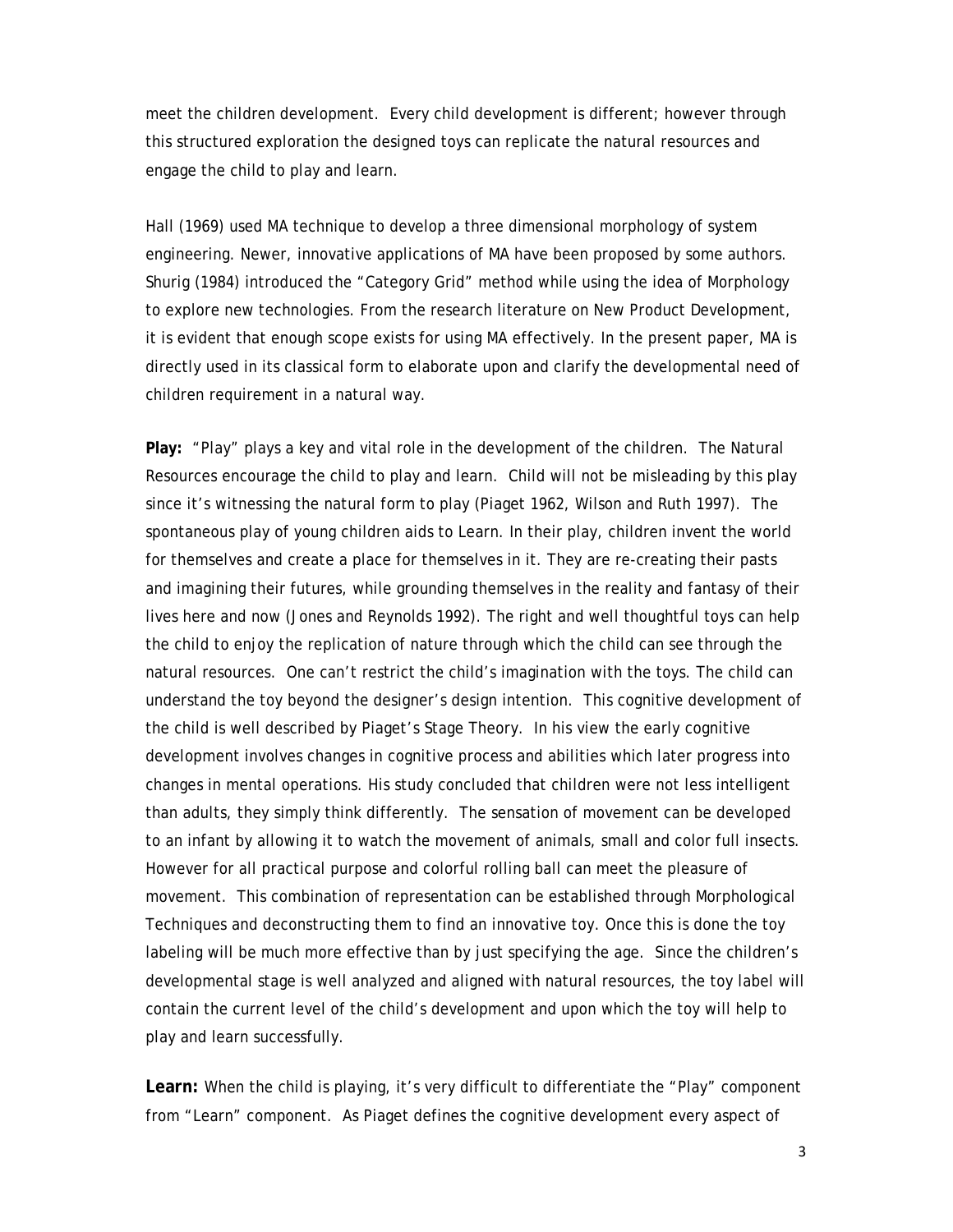play ends in cognitive learning of a child. Howard Gardner's (1983) Multiple Intelligence theory defines varies forms of intelligent that can be developed within children with their effective learning. Gardner's theory argues that children will establish broader vision with the help of different learning methodologies. Learning should enable the possibilities of thinking beyond linguistic and logical intelligence.

With the help of playing the Learning also takes place. It provides immense amount of opportunities for the child to develop environmental awareness, social and cultural norms (Crain and William 2001). The older the children, their capability of learning and storing information will grow significantly in which the children start Exploring and Experimenting through learning.

**Natural Play and Learn – The LEEC Cycle:** Natural Play and Learn helps the children to become more informed, engage all their senses of perception. Research has proven that exposure to green outdoor setting helps to reduce symptoms of Attention Deficit Disorders in children (Bunting, T.E. & L.R. Cousins 1985).



The following flow chart represents the natural learning process.

Fig 1

In an age crammed with TV, computers, and electronic gadgets, children are isolated from the simple pleasures of exploring Natural Resources. As it is, academics, along with classes and extra-curricular activities, leave children with little time to play outdoors. And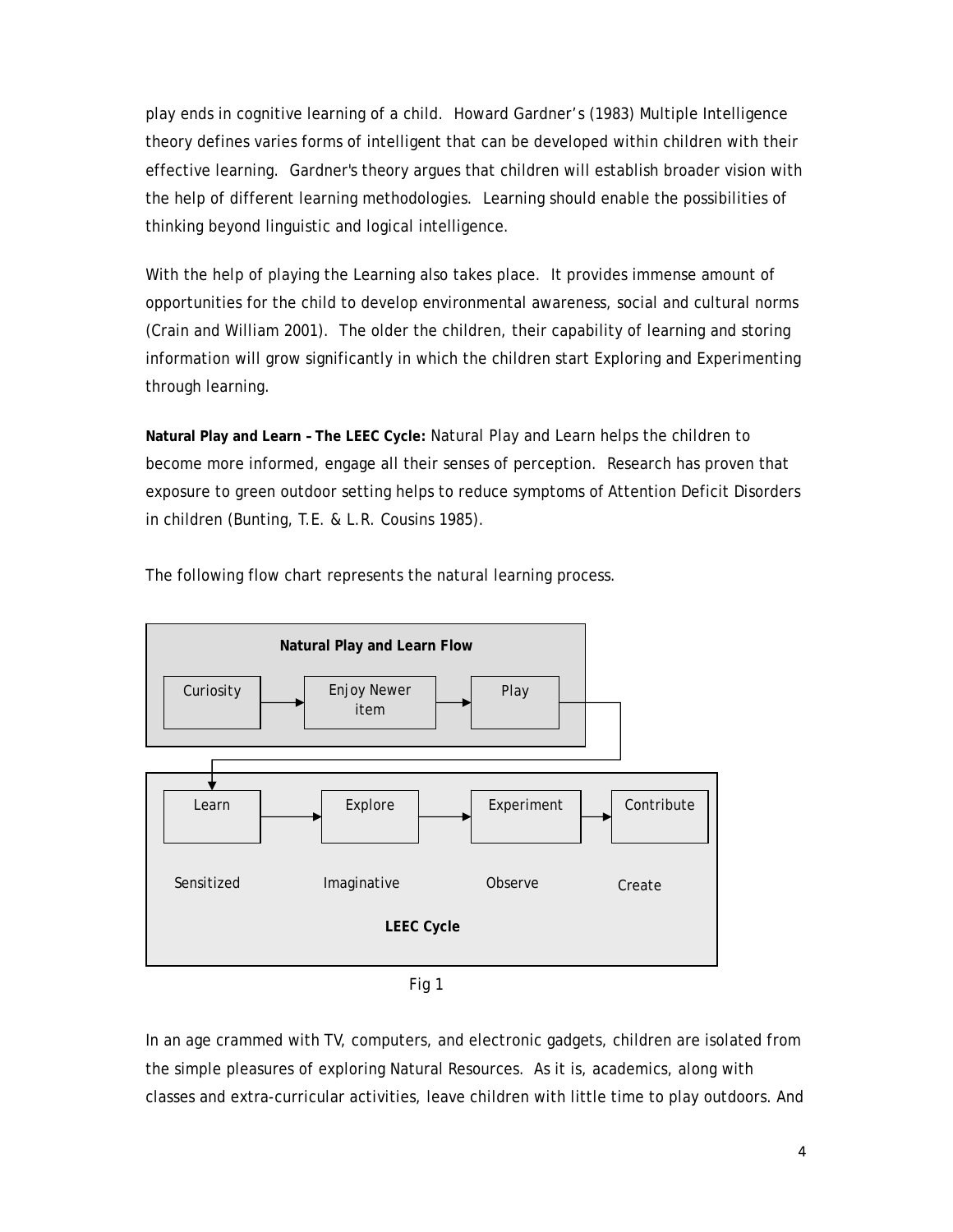even if they do, there are almost no green spaces left for them to play. Even parks and playgrounds are manicured, and do not invite curious, open-ended exploration. Children today are thus robbed of a very essential part of childhood: of connecting on a one-to-one basis with nature.

One of the ways to overcome this gap is by mapping the Natural Resources through toys. Linkages between the toy and Natural Resources play an important role in this. The entire Natural Resources are linked in one or the many ways. With the help of such toys, the child should understand the linkages and the learning should support the children for the required development. Before toy design it's important to understand the unique propositions with respect to LEEC cycle, along with the current status of the children.

**Methodology for Designers:** Morphological table provides systematic way to map the requirements which will be in line with the Natural Resources. However with the systematic process most of the possible options and combinations can be included. This table can be upended and updated at any given time. The following process steps are followed for an effective toy designing.

#### **Step 1: Understand the stage of a child in LEEC cycle**

In this step, the current stage of the child with respect to LEEC Cycle is understood. The current status and the stage at which the child stands are mapped with the help of LEEC Cycle. The dimensions are listed and options are explored for this step. This provides the designer to map the current boundary and at the same time every option can be further deconstructed.

The table start with the understanding of stage, for example, children under a year the learning component will be higher than experimenting component (Sometimes the stages might get equal composition as well). The next step is to understand the proposition of the stage for LEEC. Sometimes the child development might be of advanced or normal. After which the type of intelligence the child is undergoing is understood upon which the development is required is also realized. Like wise the capabilities, curiosity, fitness level is mapped. However at the same time the current available products are also identified and the gaps are analyzed. With all these considerations the current boundary is mapped for the toy design.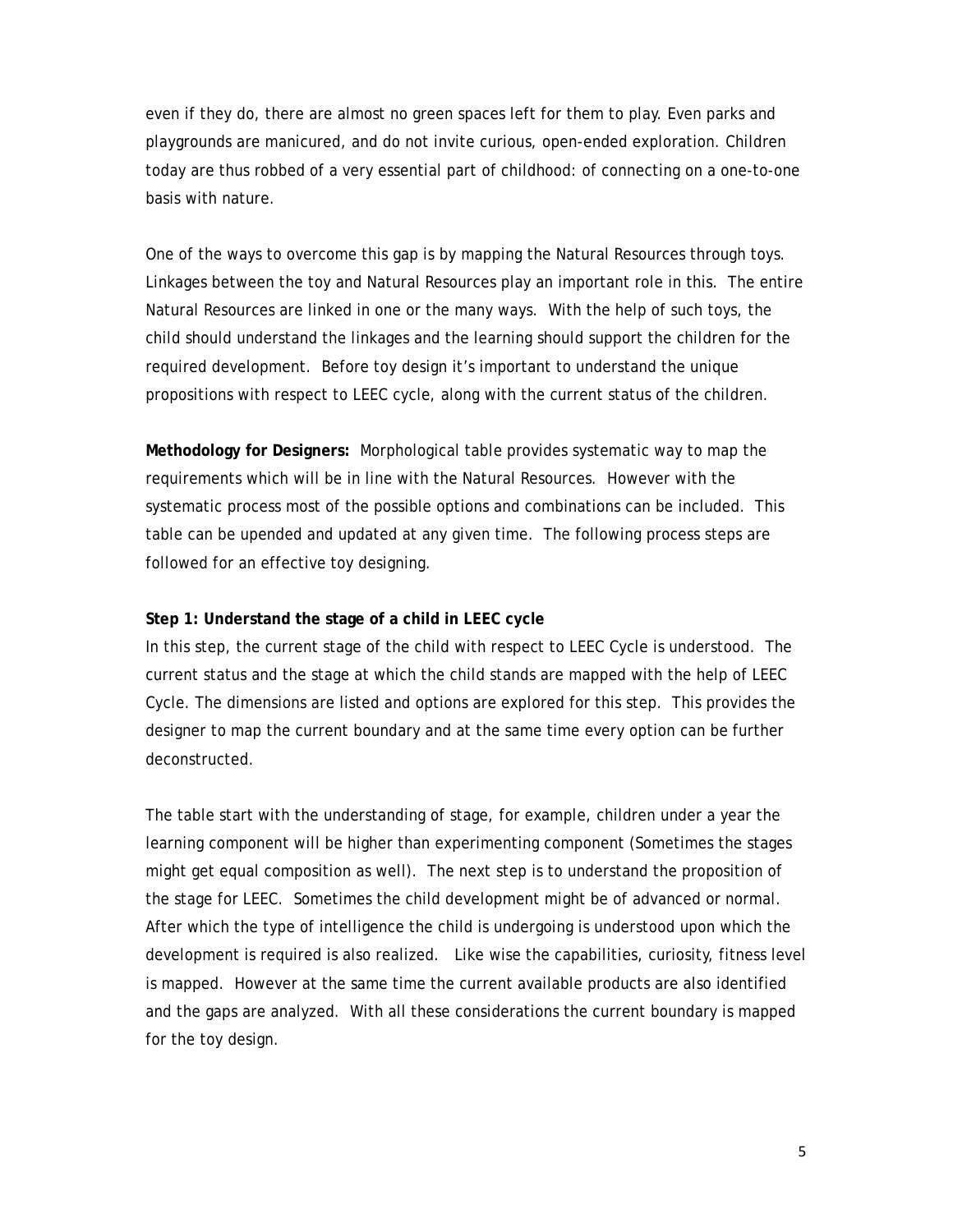| Dimension                  | Options       |                   |              |            |            |
|----------------------------|---------------|-------------------|--------------|------------|------------|
| Stage                      | Learn         | Explore           | Experiment   | Contribute |            |
| <b>Stage Propositions</b>  | Known         | Unknown           |              |            |            |
| Stage Level                | Initial       | Intermediate      | Advance      |            |            |
| Stage Growth               | Normal        | Challenged        | Abnormal     |            |            |
| Intelligence Type          | Kinesthetic   | Interpersonal     | Verbal       | Logical    |            |
|                            | Intrapersonal | Visual            | Naturalistic | Musical    | Ecological |
| Playing Capability         | Normal        | Challenged        | Abnormal     |            |            |
| Learning Capability        | Normal        | Challenged        | Abnormal     |            |            |
| Curiosity Initiation       | Visual        | Movement          | Sound        | Scientific |            |
| Target Component           | Learning      | Playing           |              |            |            |
| <b>Fitness Requirement</b> | Physical      | Mental            |              |            |            |
| <b>Available Products</b>  | Known         | Unknown           |              |            |            |
| Psychological Requirement  | Analyzed      | Not Known         |              |            |            |
| <b>Fitness Status</b>      | Fit           | Unfit             |              |            |            |
| Exposure                   | Varied        | Limited           |              |            |            |
| Limitation                 | Exists        | <b>Not Exists</b> |              |            |            |
| Previous Learning          | Relevant      | Irrelevant        |              |            |            |

## **Table 1**: **Analyzing LEEC Stage**

# **Step 2: The expected developmental stage on LEEC cycle**

Once the current status is mapped, the next step is to understand the expected development for which the toy item is indented for. The futuristic scenario is mapped at this stage to identify the gap. The main objective in this step is to identify the futuristic LEEC stage or proposition. The time line in which the target can be achieved is also identified. The toy should be designed in a way that it develops the eagerness for the child to play during the expected time line. One to three months is generally mentioned as short term and beyond which considered to be long term.

| Dimension                       | Options    |                |            |            |
|---------------------------------|------------|----------------|------------|------------|
| Stage                           | Learn      | Explore        | Experiment | Contribute |
| Time Line                       | Long Term  | Short Term     |            |            |
| <b>Stage Propositions</b>       | Known      | Unknown        |            |            |
| <b>Natural Resources</b>        | Identified | Not Identified |            |            |
| Pier Status                     | Lagging    | Leading        |            |            |
| Developmental Need              | Basic      | Advanced       | Moderate   |            |
| Natural Play                    | Exists     | Not Exists     |            |            |
| Intelligence Level              | High       | Medium         | Low        |            |
| <b>Environmental Support</b>    | Supportive | Lagging        |            |            |
| Requirement Need                | Special    | Generic        |            |            |
| <b>Accomplished Development</b> | Known      | Unknown        |            |            |

## **Table 2: Expected LEEC Stage**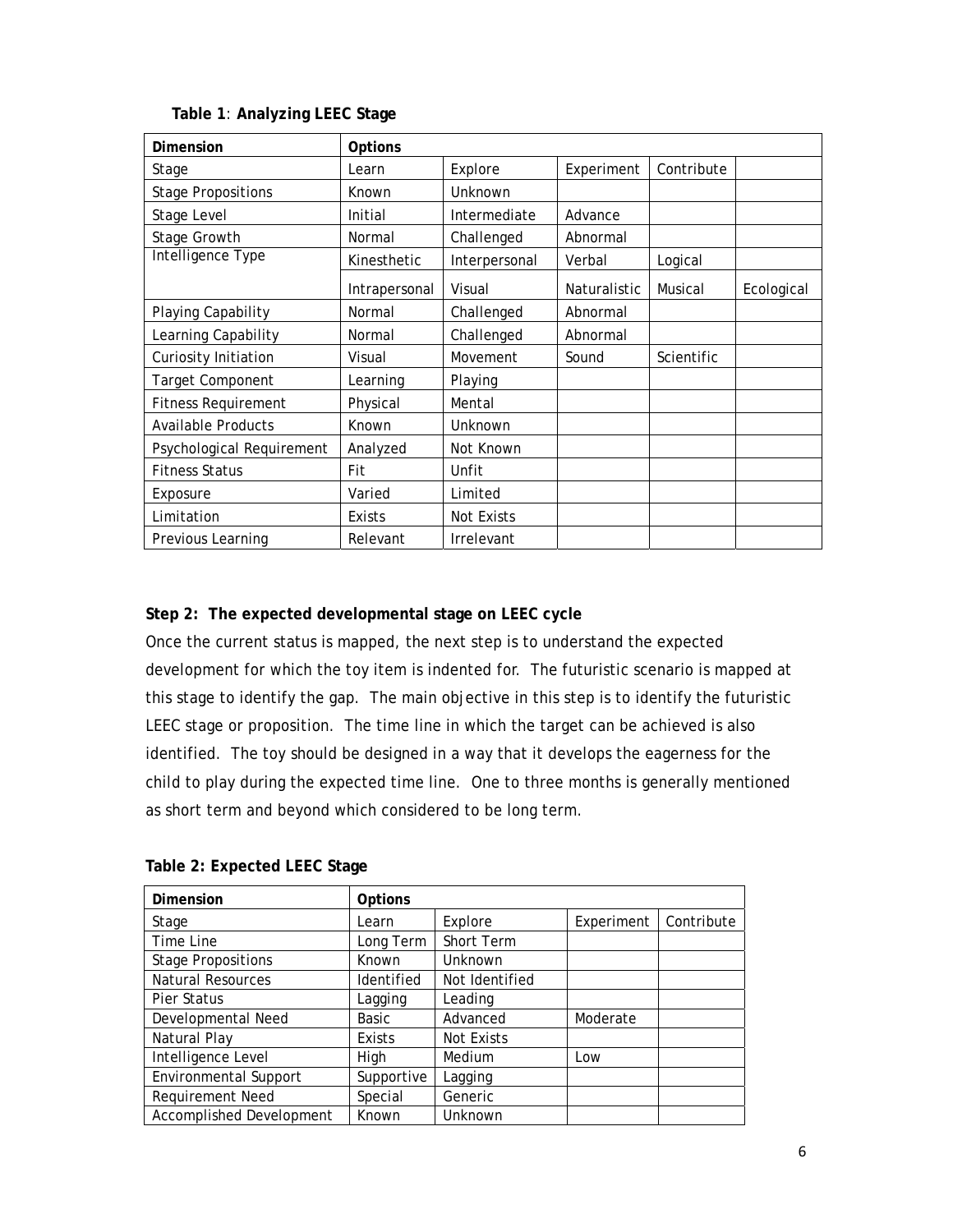# **Step 3: Mapping of Natural Resources to Fulfill the Gap**

Once the required futuristic level is mapped, the target is to understand to map the natural resources to fulfill the requirements. This is very critical step since; it can be called for sensible combinations to nurture the development.

For visual sensory developmental need the following example illustrate mapping of available Natural Resources. Development stage of a child is observed by Learning Component through, 1. Child recognizes face and start smiling 2. Able to follow the moving objects with eye balls, the child's sensation of movement has been initiated. In this stage Learning dominates than the Exploring and Experimenting. The child will be curious enough to look into the objects with the different movements for the learning purpose. The following table illustrates the natural resources available for the child to fulfill the pleasure of movement.

# **Table 3.1: Movement Types**

| <b>Dimensions</b> | <b>Options</b> |             |          |        |          |
|-------------------|----------------|-------------|----------|--------|----------|
| Movement          | Regular        | Irregular   |          |        |          |
| Type              | Slow           | Fast        | Interval |        |          |
| Regular           | Linear         | Circular    | Rolling  | Wave   | Vertical |
|                   | Flying         | Oscillation | Rhythmic | Spiral | Jumping  |
| Irregular         | Haphazard      | Zig Zag     |          |        |          |

| Table 3.2: Natural Resources - Mapped to Dimensions |  |  |  |  |  |  |
|-----------------------------------------------------|--|--|--|--|--|--|
|-----------------------------------------------------|--|--|--|--|--|--|

| <b>Dimensions</b> | Options              |               |                      |
|-------------------|----------------------|---------------|----------------------|
| Linear            | Moving Ants          | Snail         |                      |
| Zig Zag           | Snake                | Worm          | Caterpillar          |
| Haphazard         | Clouds               |               |                      |
| Circular          | Peacock Dance        |               |                      |
| Rolling           | Rolling Rocks        |               |                      |
| Wave              | Sea Waves            | Tree leafs    |                      |
| Vertical          | Rain Drops           | Water Falls   | <b>Falling leafs</b> |
| Flying            | <b>Bee</b>           | <b>Birds</b>  |                      |
| Oscillation       | Monkey Tail          | Dog Tail      |                      |
| Rhythmic          | <b>Fish Movement</b> | Elephant Walk | Cow                  |
| Spiral            | Spider               |               |                      |
| Jump              | Frog                 | Monkey        |                      |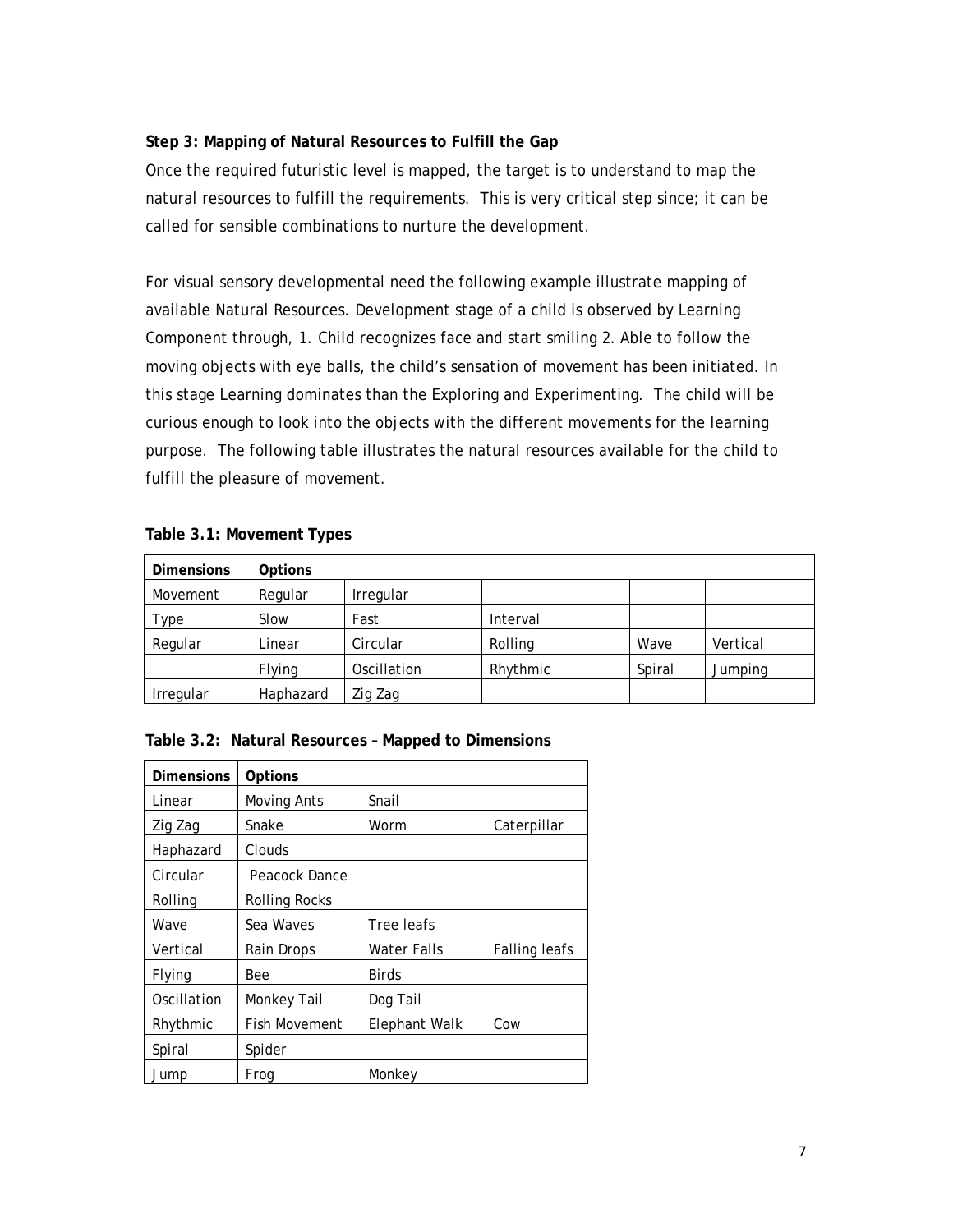#### **Step 4**: **Understanding the elements of the natural resources**

Once the key Natural Resources are identified and successfully mapped, the elements of the key resources will be listed so as to bridge the gap. The key elements needs to be identified which are inline with the developmental need. For example, for a learning child, the representation of butterfly with the key elements of fly, colorful, smooth open and close, engaging with flowers fulfill the requirements. However for an experimenter, the entire life cycle illustration from cocoon to butterfly helps to understand the life of the butterfly and with that the child will observe. These elements can be considered very well during the design, however the not to do elements can also be mentioned. For example, the butterfly element should not include funny noise to attract the child.

**Limitation:** This paper gives a methodology to replicate the natural resources for a child to develop through LEEC cycle. The examples and illustrations are listed for the specific need however for the every stage the child psychology needs to be referred. The toys should replicate the natural resources and for which the cost of development is not considered in this paper. The tables provided here are to mention the way to explore the methodology and it can be updated.

**Conclusion:** Children development is very crucial since it lays the foundation for the future Contribution. Natural resources are very simple in nature and engage the child for LEE in a long term. There is no replacement to natural resources to the child development (Hughes, Fergus P, 1992).

The Morphological table is made to understand the basic requirements by mapping it in a systematic way. The different dimensions and options will be deconstructed further to form the clear boundaries. The mapped elements of the Natural Resources give way to the elements of the toy so as to replicate. With these the required elements are identified and unwanted elements are eliminated. And with the structured exploration the play will be initiated with fun and ends up in learn. With the help of effective Learn, Explore and Experiment when the child grows will contribute back for the betterment.

**Acknowledgement:** We like to thank Dr. P. Vijayaragavan, Professor, Department of Management Studies, Indian Institute of Technology – Madras, for the guidance and encouragement during the development of this paper.